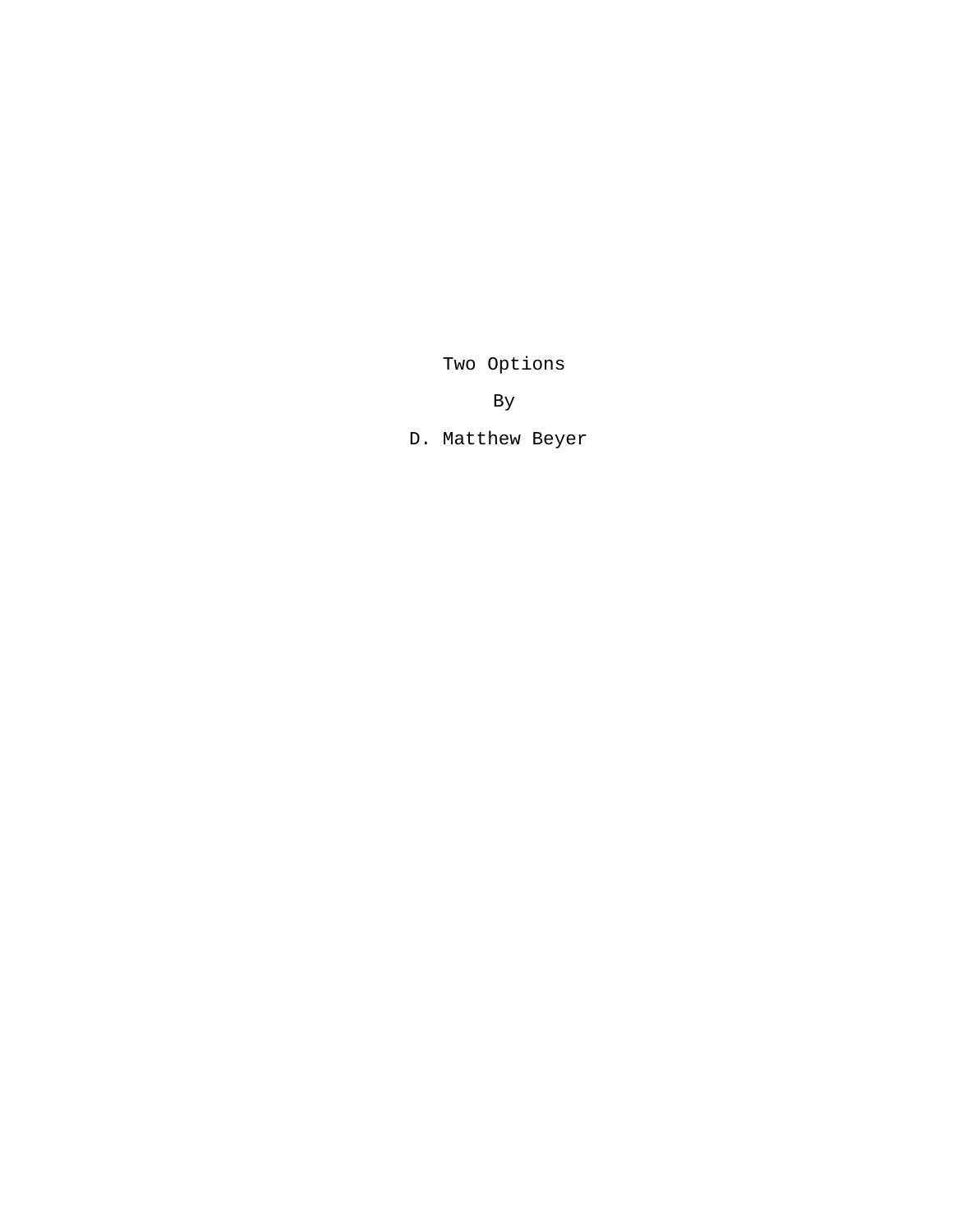(Lights up on a somewhat ramshackle room in the Municipal Girls Orphanage. Everything is the violent shade of pink associated with small girls and Pepto-Bismol. Everything in the room has been pushed to the wall, leaving a clearing in the middle of the room. PEPPER lazily draws a pentacle on the floor with chalk and candles, occasionally stopping to look at a huge grimoire. KATE enters in a hurry.)

PEPPER.

I think that looks just about done, don't you? This had better work.

KATE.

Pepper, you still haven't drawn the symbols. You had one job-

# PEPPER.

Oh, silly me. Sorry! What do those even say? I can't read these moon runes.

KATE.

I don't know, but if it's in the picture it'll do something.

PEPPER. Fine, I can do it. Hand me the silly string, will you?

### KATE.

Serious string.

#### PEPPER.

What?

#### KATE.

We're contacting the dark forces of Hell. There's nothing silly about it.

#### PEPPER.

If you say so. Hand me the serious string so I can draw the runes.

### KATE.

Here you go.

(KATE hands PEPPER the serious string. PEPPER sprays the runes into the pentacle, talking as she does.)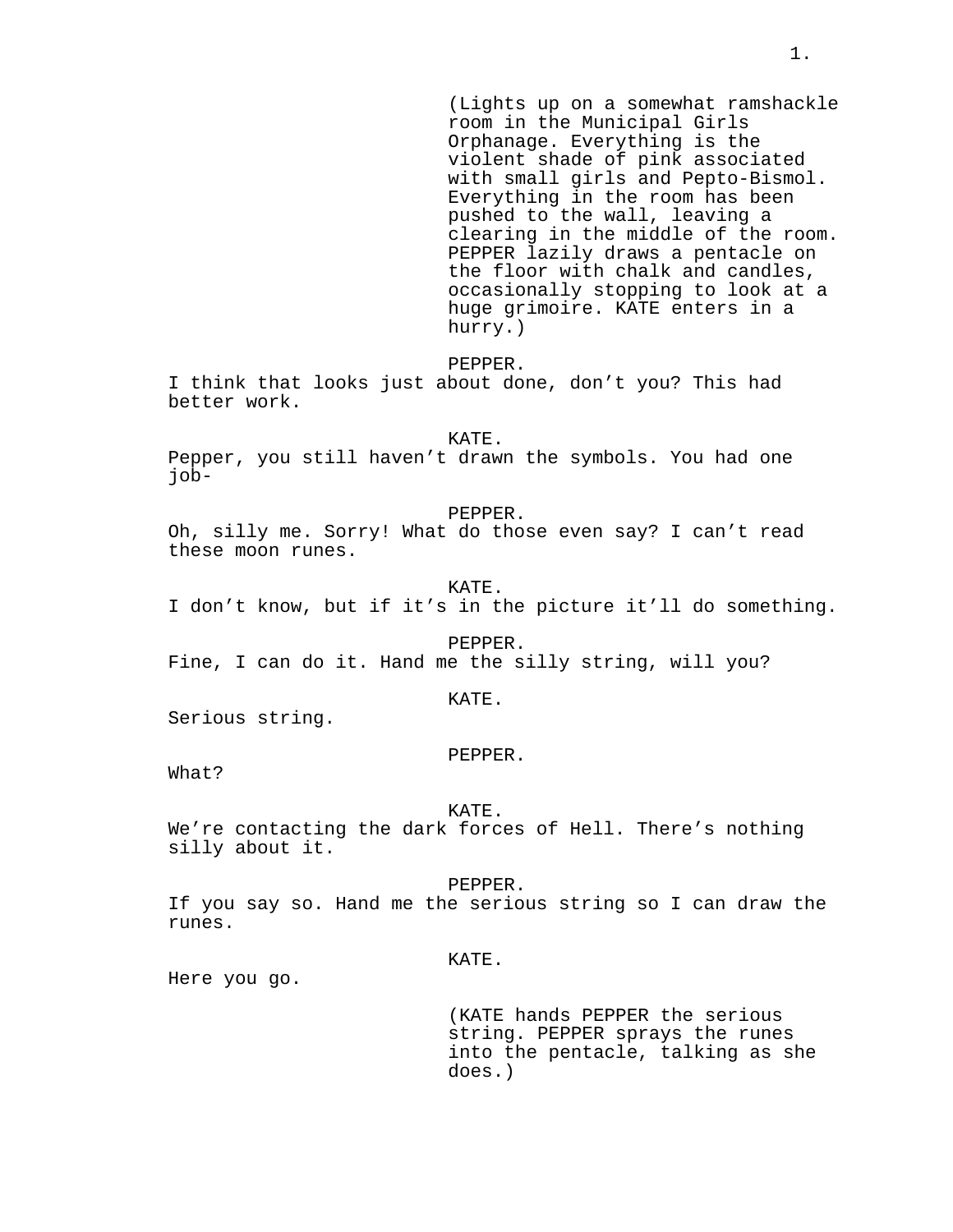PEPPER. How do you even know all this stuff, anyway?

KATE. Oh, I've been studying magic for several years now.

PEPPER.

Really? I did not know that.

KATE.

That's because we never talk.

PEPPER.

And whose fault is that?

KATE. Mine. I still hate you. All of you.

PEPPER. As long as you help me, I'm surprisingly okay with that.

KATE. Yeah, and this way we both get what we want. I might even have the demon kill you last.

PEPPER.

What was that?

KATE.

I said I'll have the demon kill you last.

PEPPER. That's what I thought you said. You're just so friendly, Kate.

KATE. I have no friends. Only problems. Problems to be solved. Preferably with fire.

PEPPER.

You know, I really think I liked you better when you didn't say anything.

KATE. Oh, I've been planning all of this for years. Tonight's the night.

PEPPER.

Do I want to know why-?

KATE.

It's too late now. You're down the rabbit hole, Alice. There's no coming back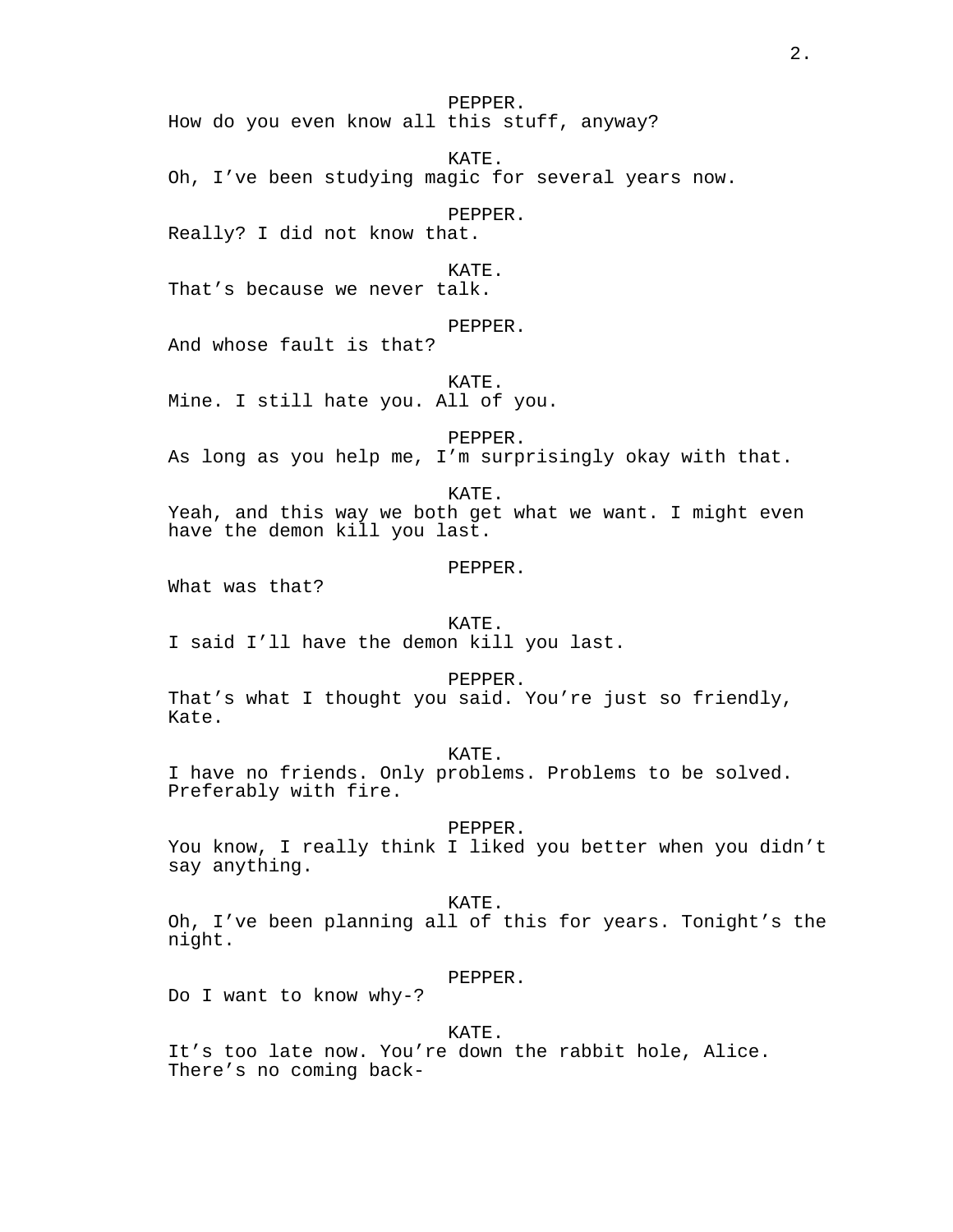PEPPER.

Pepper.

KATE. (Deeply confused.) Can you use salt? That's all we have-

## PEPPER.

No, I'm Pepper.

KATE. I knew that. I'm psychotic, not stupid.

PEPPER.

You called me Alice. I was correcting you. Who the hell is this Alice, anyway?

KATE. No, it was a reference. Lewis Carroll? Alice in Wonderland? Through the Looking-Glass?

# PEPPER.

That sounds like one hell of a bad trip. How much did she drop to think she was falling through a mirror?

KATE.

No, I'm not talking about someone tripping balls- okay, maybe I am the books get a bit trippy- it was an allusion. Goddammit, have you ever read a book?

PEPPER. Uh, duh. I'm reading one right now to draw the moon runes.

KATE.

It was a rhetorical question.

PEPPER. And I gave you a rhetorical answer!

KATE.

No! You don't answer a rhetorical question. That's what makes it rhetorical!

# PEPPER.

Now you're just arguing Semitics.

KATE.

Semantics.

### PEPPER.

Yeah, that's what I said.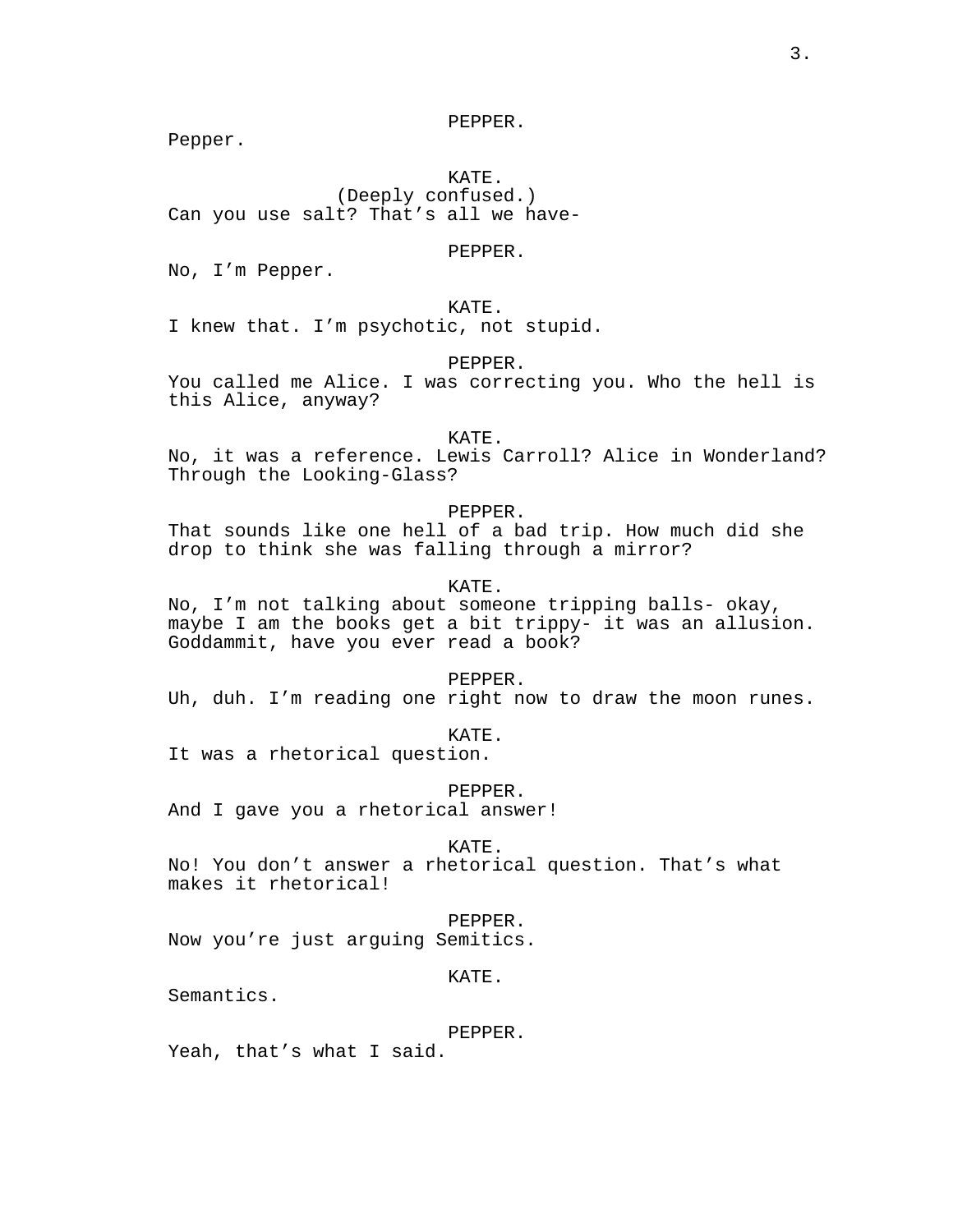No, you said "Semitics." I'm not arguing with an old Jewish man, I'm arguing with an idiot.

PEPPER. You're not making any sense at all, Kate.

KATE. (Anguished phlegm-filled scream. Aside.) I swear to whatever god can hear me I'm killing her first.

PEPPER. (Finishing the runes.) Right. All done. Let's do this!

### KATE.

Okay. Here goes nothing. (Reciting while she walks around the finished summoning circle.)

Blood of the innocent, teeth of the pure. Hand of fate, wheel of time, and book of days. We call out to the dark, and wait for the dark to answer. Come forth, arcane spirits, speak with us as you once spoke with Solomon the wise. We offer two virgin souls-

### PEPPER.

Um. About that.

KATE. Oh my goodness. In the middle of the incantation, really?

PEPPER.

Well, you said "virgin" souls. And that's not really true. I'm, uh, not.

KATE. Shit. Well, the plan should still work.

PEPPER. Unless unwanted lesbian experiences don't count.

KATE.

What?

# PEPPER.

Well, there was a girl, a ferret, and a potato and one thing lead to another and-

KATE.

Do not finish that sentence. Right. We offer one and... a half? Virgin souls to feed the armies of darkness! Come down, oh Lucifer! Rise from the ashes, fallen ones! Yekop yekoh, tup ruoy tfel dnah ni dna ekahs ti lla tuoba!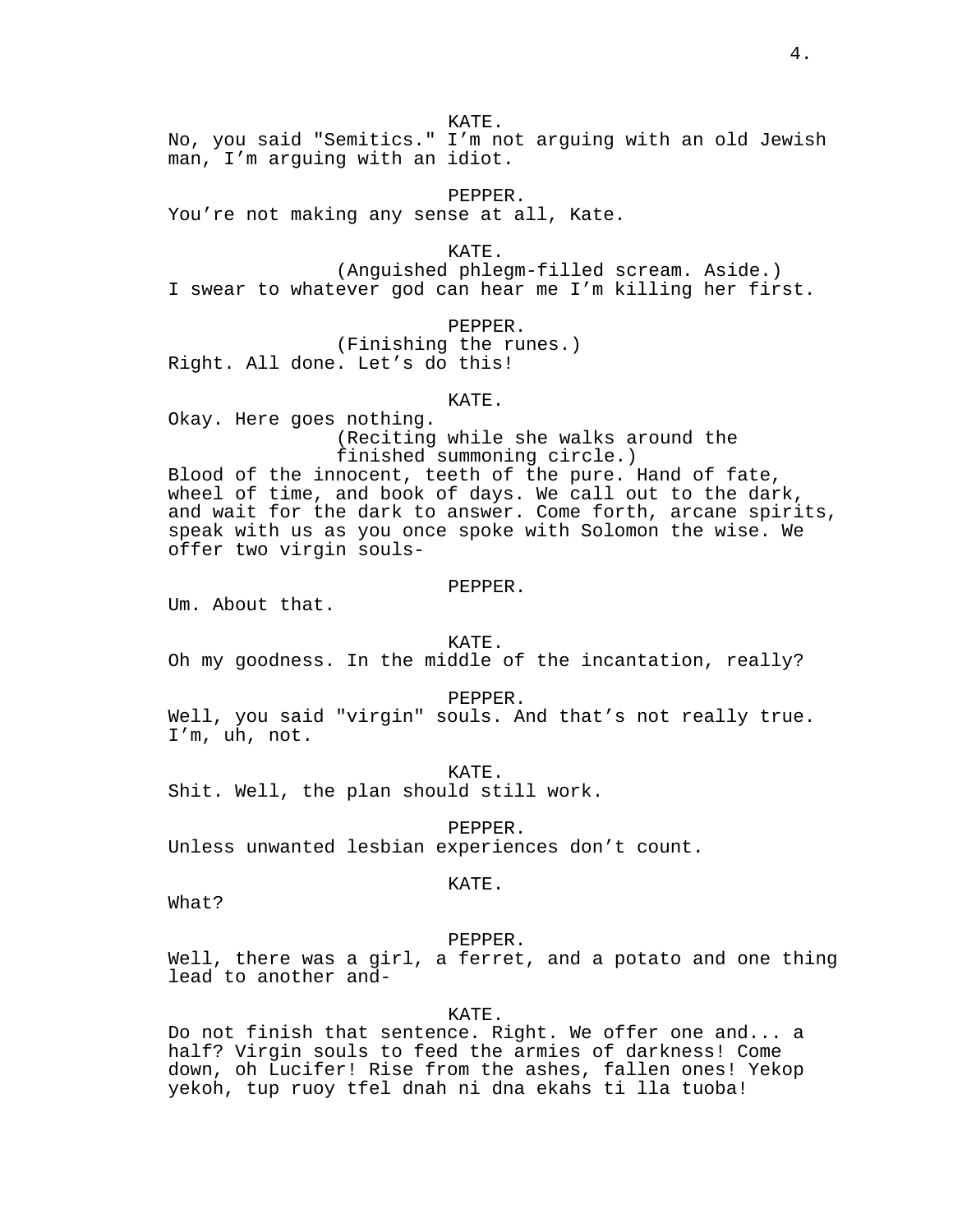(There is a huge puff of smoke, and the room goes dark. A high-pitched scream is heard. Lights come back up, and some douche with an acoustic guitar is sitting in the center of the circle, screaming. He does have horns, though. This is JOSH, the worst demon ever.)

KATE. (cont'd)

Uh, hi?

PEPPER.

Mr. Demon sir, why are you screaming? Didn't you turn off the lights?

JOSH.

Yeah, but... the dark is scary, man.

KATE.

Who are you? Murmur? Azazel? Asmodai?

JOSH.

No, no, nope, nope. Hey. I'm Josh. All the big guys are out of the office right now, so, uh, yeah. Me. What's up?

KATE.

You're not a demon.

JOSH.

Well, not technically. Not yet, anyway. But I've got horns and I can do stuff, so yeah. If you want you can leave a message and wait for one of the big guys to call you back.

KATE.

You're kidding.

JOSH. Nah. Sorry bro, I'm all you got right now.

KATE.

What about Belial?

JOSH. He's at lunch, give him an hour or two.

KATE.

Astaroth?

JOSH.

On vacation in the Bahamas, won't be back in the office for a month.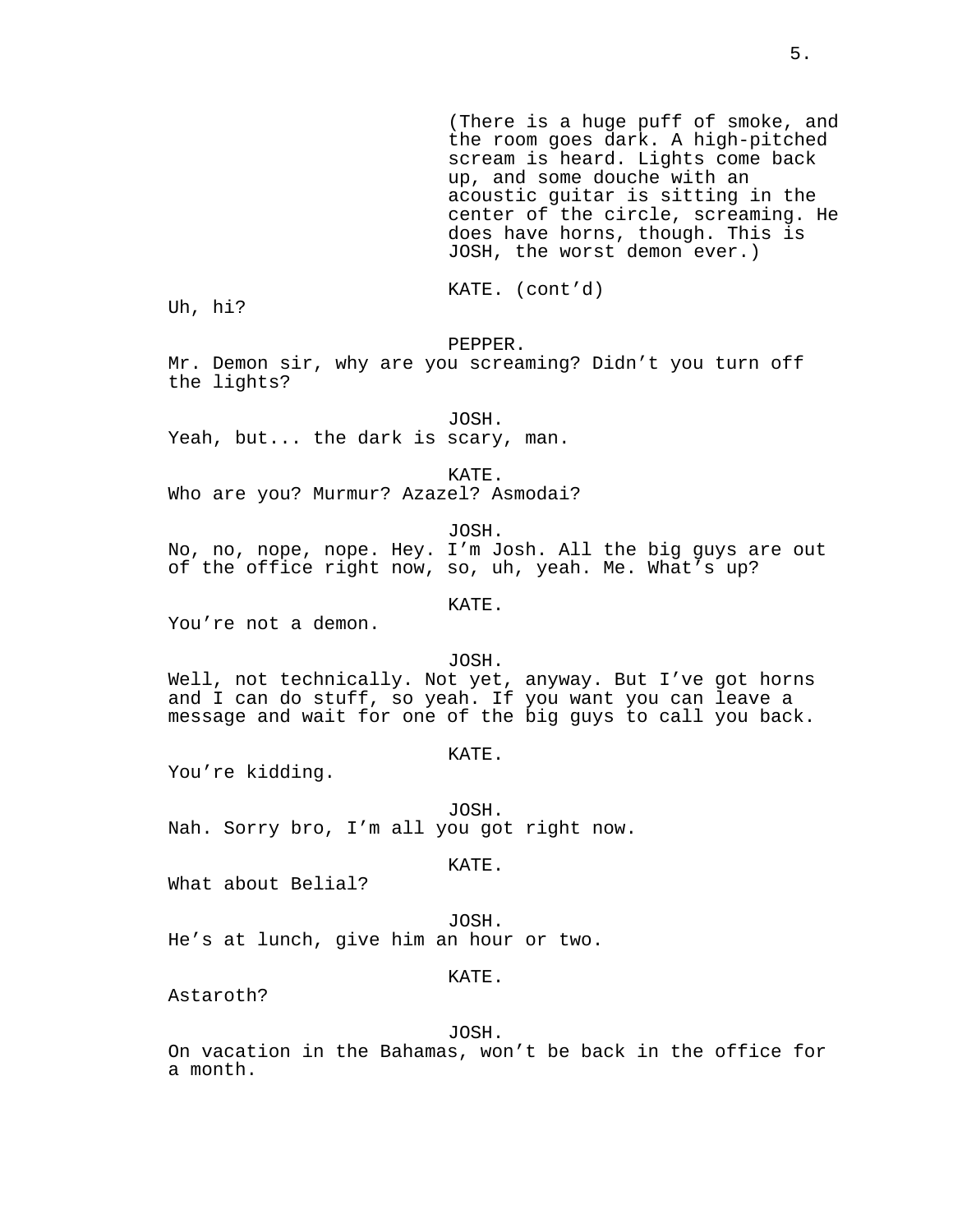Nebirous?

JOSH.

We lost him.

KATE.

Ah, dammit. He was always my favorite in the book. I wanted to meet him.

PEPPER.

I am so sorry, it must be hard to lose a friend-

JOSH.

What? Nah, man. Dude's not dead. Demons can't die. We just lost him. And now we can't find him.

KATE.

Ugh, you're useless.

JOSH.

If you need to file a complaint about my service, man, just look up the appropriate pentacle for my supervisor. He'll get to it in 69 years.

PEPPER.

6 to 9 years? That's a long turn around on a complaint.

JOSH.

No, 69 years. Old bastard's mired down in complaints. So, bros, who requires the intervention of darkness today?

PEPPER.

I might! Do you grant wishes?

JOSH.

Company policy requires I say no. You'd have to go to the other place and ask for an R. Williams. We can, however, make deals. We specialize in Faustian bargains, man.

PEPPER.

I don't know what that means.

KATE.

Good. Um... Josh, we're both looking to make deals tonight.

JOSH.

Excellent, excellent. Is your deal related towards 1. personal gain? 2. revenge against your enemies? 3. unlocking the secrets of the universe?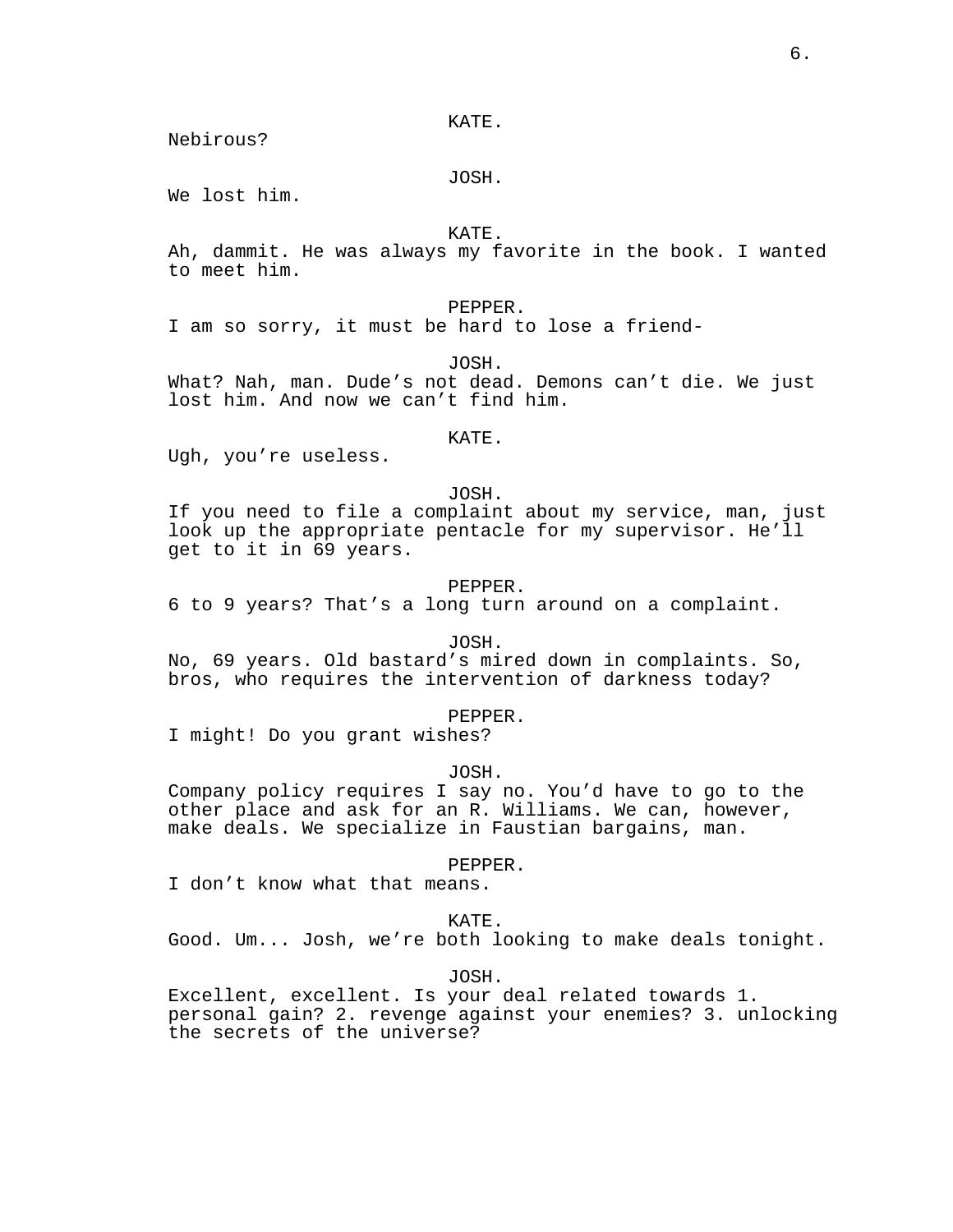Is hell a fucking CALL CENTER?

JOSH. Yeah, what else did you think it would be?

PEPPER.

I think I want option 1.

## KATE.

I'm going to pick option 2.

## JOSH.

So that's a vengeance and a gain. Alright, just let me get out our terms and conditions. Demon code, you understand. Quid pro quo, etcetera, etcetera.

(JOSH pulls two massive reams of paper from out of nowhere and hands one to each of the girls.) Just read those over right quick and sign to signify you've read and understand. All standard procedures, man. If you have any questions, just ask me.

PEPPER. Can we recant if we decide we don't like our deal?

JOSH.

Uh, no. Hell has a strict no take-backsies policy. Lucifer's commandment. Um, though there is the rock-off option-

PEPPER.

The what option?

JOSH.

Demons can't back down from a rock-off, man. Part of the code. If you can play a bitchin' guitar solo or a super acid bass line, then and only then you can force me to break the deal.

PEPPER.

(Singing.) Well, Josh it's time you accept my rock-off challenge! (The other two stare at her.)

What?

KATE.

What the hell are you doing?

PEPPER.

I'm singing. I got really emotional okay, and I thought I needed to sing a song to let it out.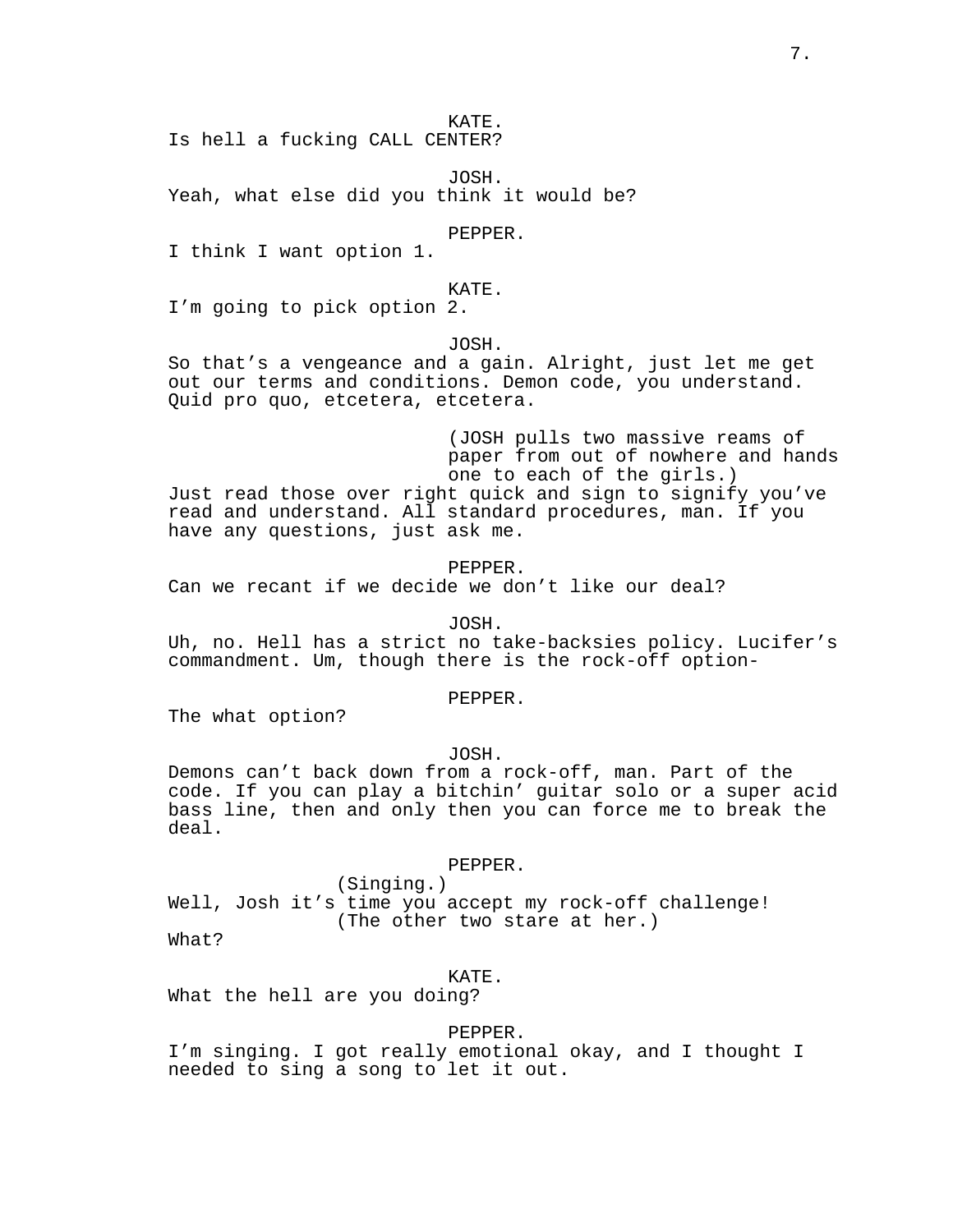Nobody bursts out in song when they get emotional. Except maybe Annie. Do you want to be like Annie?

PEPPER. Ugh, no. Except yes. Because adoption, you know. It's a hard knock-

No you fucking don't.

PEPPER.

KATE.

Hard-

KATE.

No.

It's a hard knock-

KATE.

PEPPER.

No no no no.

PEPPER.

It's a hard knock life!

KATE.

NO NO NO NO NO NO NO! Josh, stop her from singing-

JOSH.

Hey, hey. Let's all be friends. Just sign the papers for your friendly neighborhood hellion and you can do whatever you want.

> (KATE signs immediately. After a few moments and some angry looks from KATE, PEPPER also signs.)

# JOSH. (cont'd)

Well, that's all the bureaucracy out of the way. What do you guys want? Huge bag of weed, pizza, drunk debauchery, what?

KATE. Why would those be your suggestions?

JOSH. Isn't that what the young people are into these days?

KATE. No, we're into arson and revenge.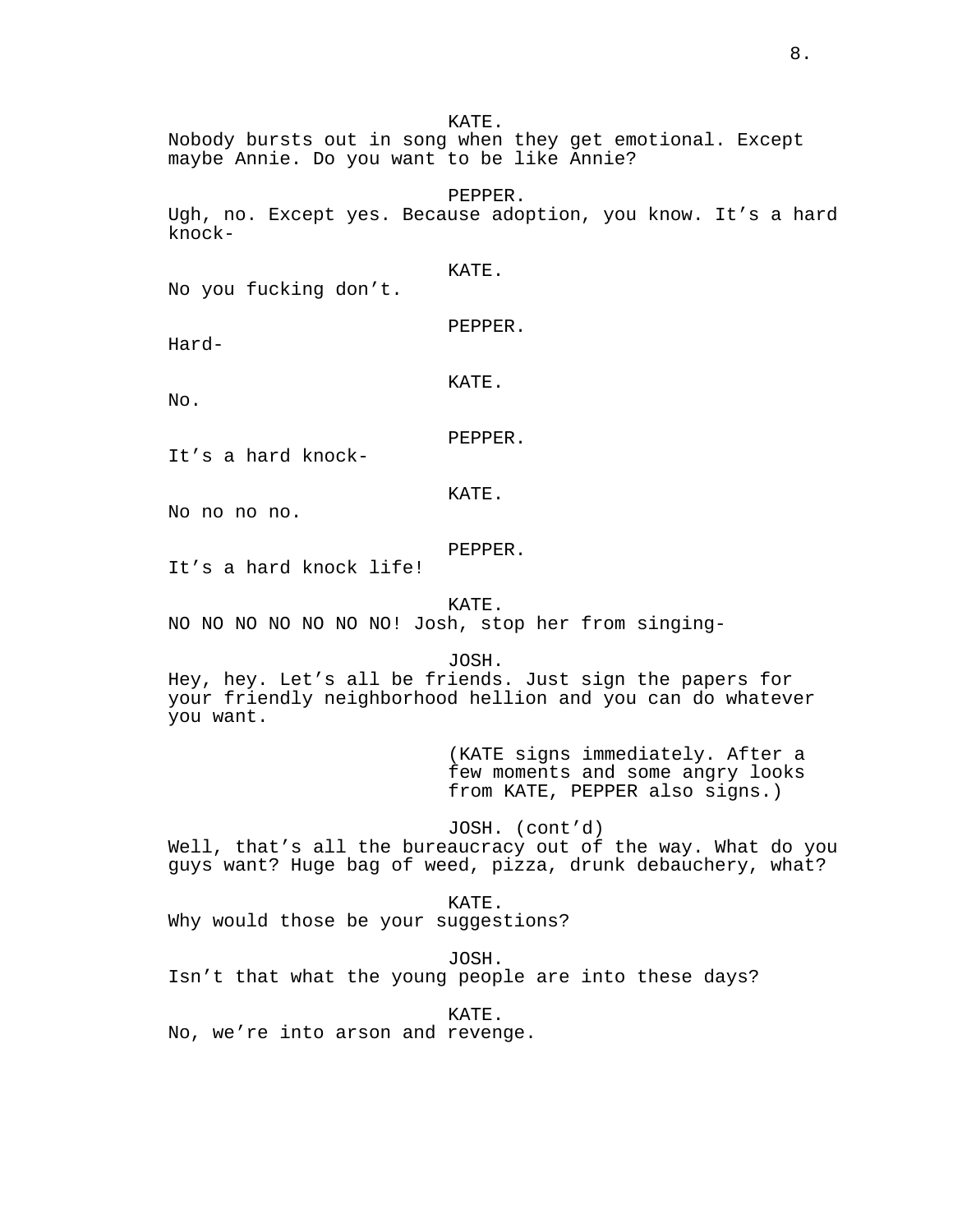in my day we just called it thrust and run-KATE. Shut up and listen. JOSH. Sure you don't want a pizza? KATE. I'm sure. JOSH. I could get you stuffed crust. Just a tiny bit of soul, stuffed crust pizza. KATE. I know what I want-PEPPER. Pizza! Pizza! KATE. Pepper, we have a mission-PEPPER. But stuffed crust, Kate! You can eat it in reverse! KATE. Kill all of them. JOSH. Uh, all of what? KATE. The other orphans, kill them all. JOSH. Dude, no. They lost their parents, that's just cruel. Besides, I'm not fucking with Batman-KATE. Not all the orphans in the world, the other orphans in Miss Hannigan's Municipal Orphanage Girls' Annex. And Annie. JOSH. Well, Annie's not an orphan... so... yeah. That's an issue.

KATE.

JOSH.

So that's what the kids are calling it these days. Man, back

Kill them.

9.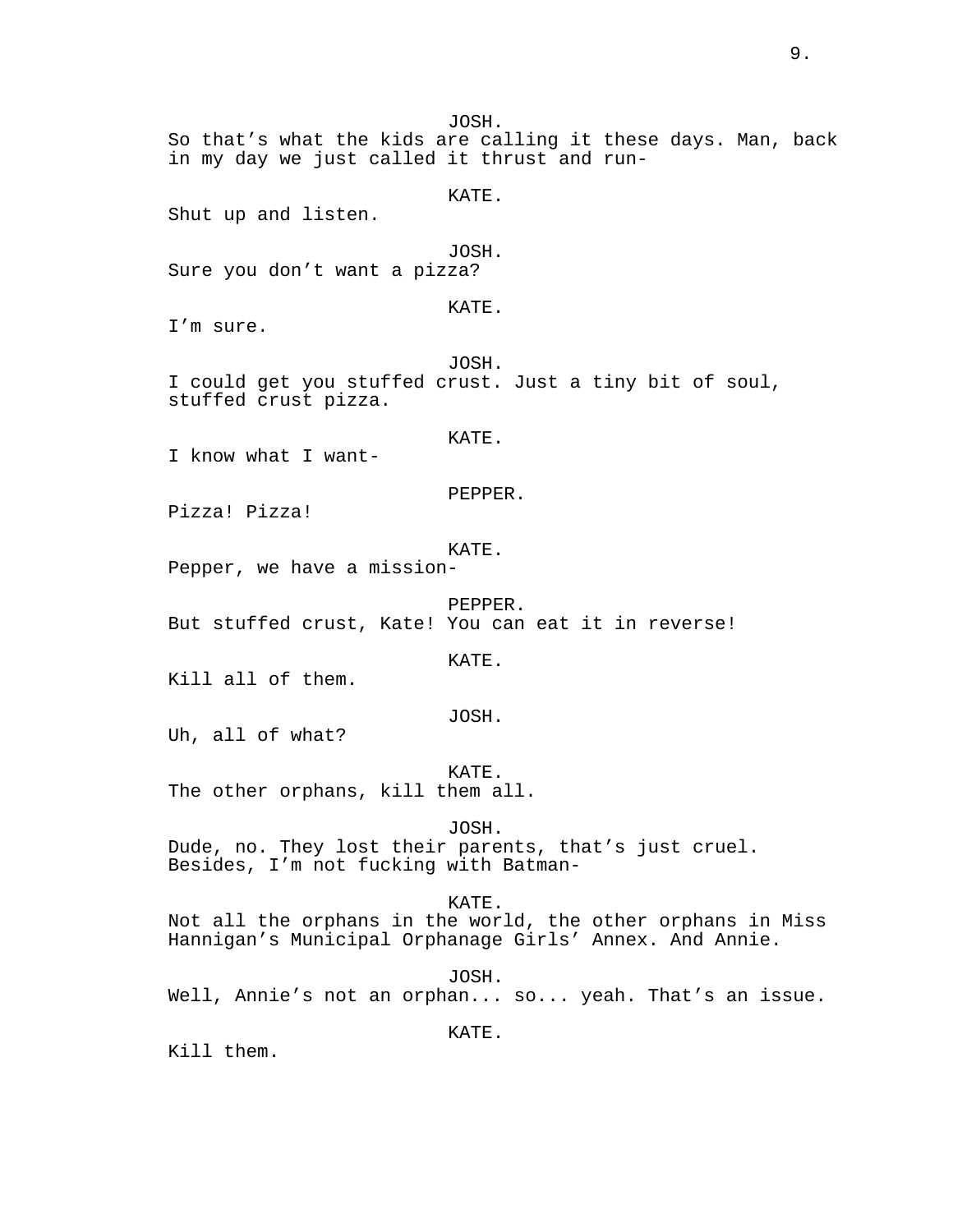JOSH.

Here's the thing. It's small, but I'm contractually obligated to tell you that I don't have authorization to kill anyone. I can forward your request to the proper authorities and they'll deal with it, but they've got a bit of a backlog.

### KATE.

How long is the backlog?

JOSH. Um, nothing too serious. Just like a century.

KATE. They'll have died of natural causes by then. Dammit.

JOSH.

Dude, sorry.

KATE.

You're the fucking worst demon ever. Seriously. Fuck you, Josh. What kind of name is Josh anyway?

JOSH.

Hey man, I don't appreciate your tone. I am doing my best, and you're just being abusive. That's not nice. Demons got feelings too, bro.

KATE.

Stop calling me that. I am not your "bro."

JOSH.

Chill out, Broseidon. Just go back to the brocean and feel the waves. Everything will be fine. Feel the ocean. Become the ocean.

KATE.

I swear to God I'm going to burn the world to the ground.

PEPPER.

Um, excuse me? Do I still get my wish?

JOSH.

Ma'am, it's not a wish. It's a deal. For wishes you'd have to find my nemesis up in heaven.

(A part of "Friend Like Me" from Aladdin plays from heaven.) Ah! Fuck off, Robin Williams! We don't need any of your family friendly shenanigans! Go hang with George Carlin and River Phoenix, I've got this!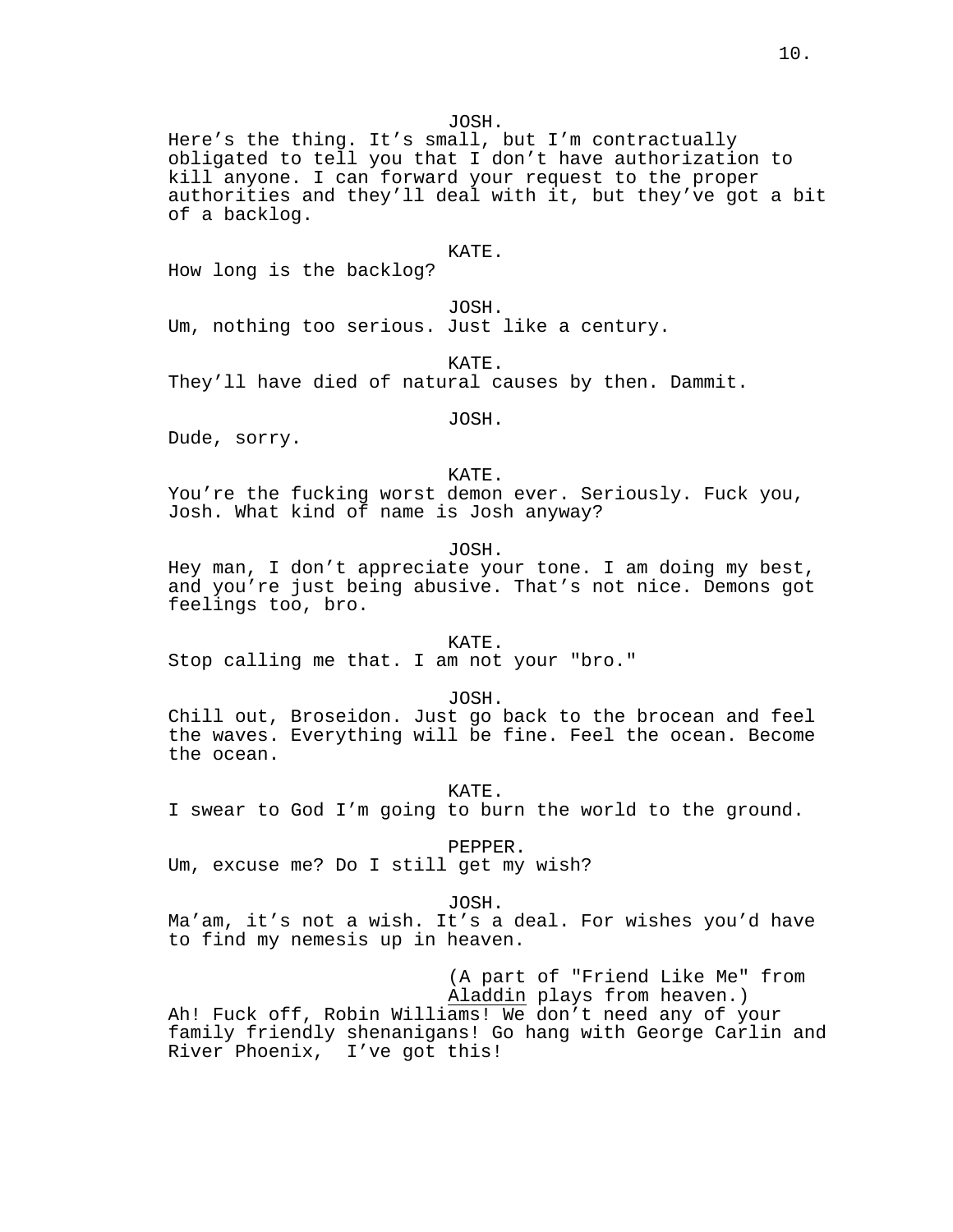PEPPER.

Sir? Are you alright?

JOSH. I assure you I am not too blazed to help you.

KATE.

Purify this world...

PEPPER. I want to be loved by an old bald man.

JOSH.

What?

PEPPER.

That's my wish.

JOSH. Loved? Like, like, like loved loved or loved?

PEPPER.

Loved. Like Annie.

JOSH.

That's kinda sketchy. That's like telling make a wish you want to be sexually initiated by Herbert down the street-

PEPPER. What, no! Like Annie and Mr. Warbucks! Adopting her and pulling her out of poverty.

JOSH. Uh, he's not going to be pulling out of anything. I'm a demon I know how this song goes.

PEPPER.

Oh? You do? Sing it!

JOSH.

That's a figure of speech. It's not actually a song. I'm not singing.

PEPPER.

Why is everyone so against singing?

JOSH.

Uh, because we're functional people and not idiots?

KATE.

Cut down the rainforests! Burn fossil fuels! Buy Mercedes-Benzs!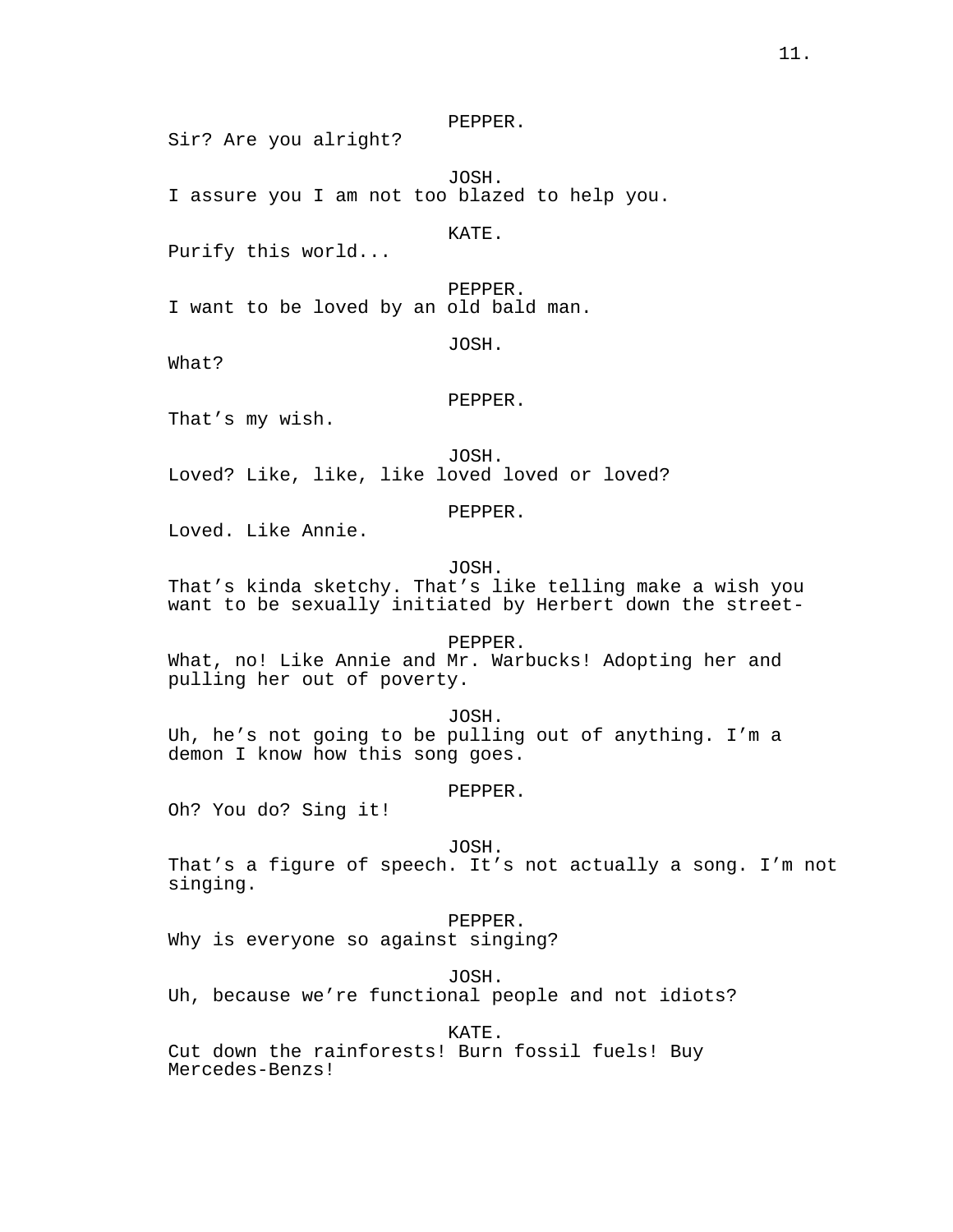JOSH. Okay, I take that back. PEPPER. Just find me my old bald man. JOSH. I don't feel right about this. PEPPER. Please? Pretty please? I just want a better life. JOSH. You could've asked for that, dude. Not an old bald guy. PEPPER. Annie found pleasure in life through an old bald guy and I want to do the same. JOSH. Goddamn watch your phrasing! Fine. Fine. (JOSH claps. An old bald man, MR. ORANGE, enters, ad libbing as he does. He's a few fries short of a happy meal.) MR. ORANGE. Ah! The commies are invading us with demons again! Just like 1969! JOSH. Mr. Orange, that's not why you're here. MR. ORANGE. Don't use my name, boy. It's supposed to be a secret! JOSH. Don't worry, I'm not going to blow your cover. Just look. (JOSH gestures to the girls and the pentacle.) MR. ORANGE. Oh. What's all this then? JOSH. You're adopting an orphan. MR. ORANGE. Oh? Really? I don't remember agreeing to that!

12.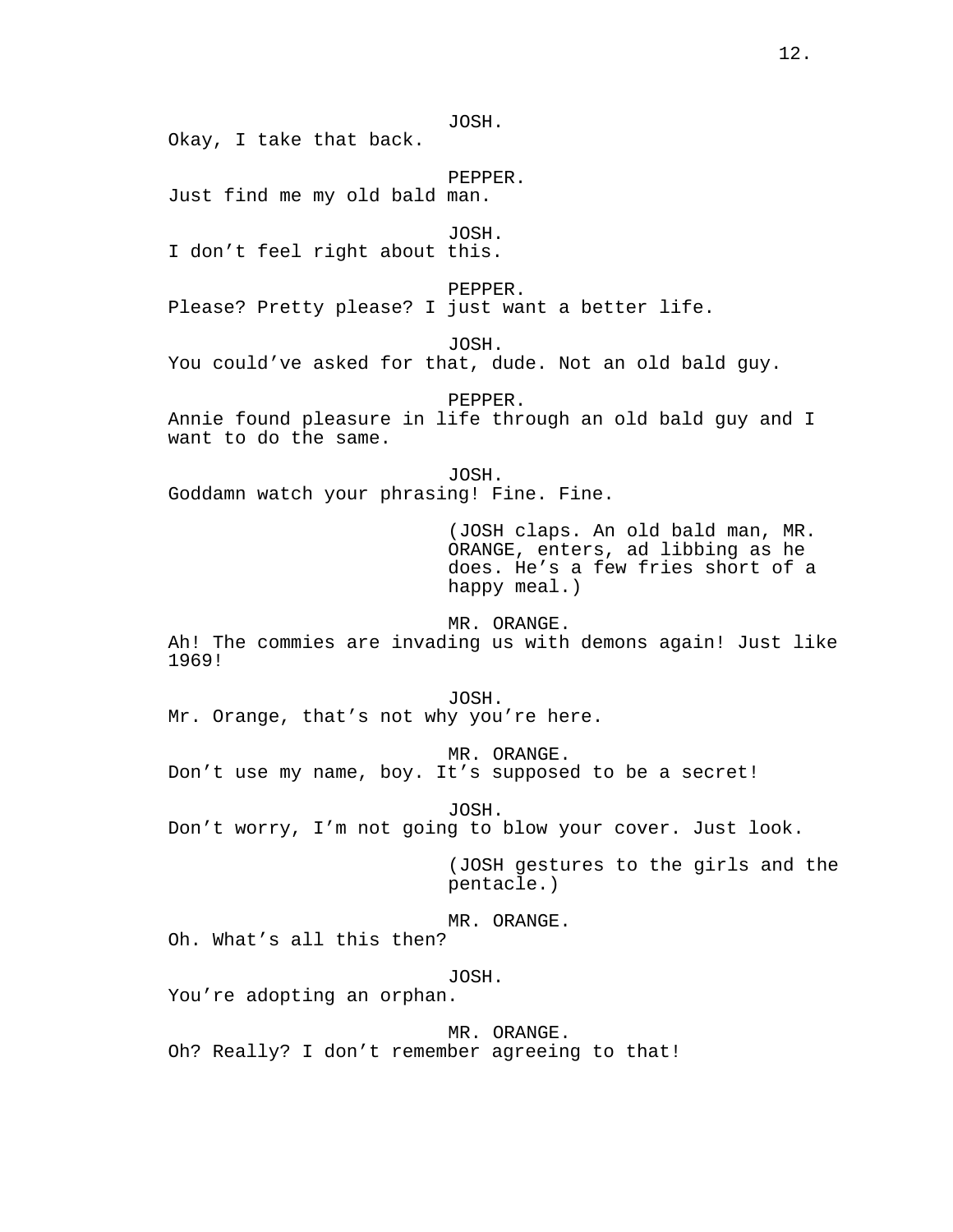JOSH. You don't remember what day it is.

MR. ORANGE.

Pudding day!

## JOSH.

Not a real day, Mr. Orange.

MR. ORANGE. DON'T YOU LIE TO ME BOY, I KNOW MY DAYS. It's pudding day.

PEPPER.

(As if she is looking at a unicorn, instead of some crazy old guy.)

He's perfect.

KATE.

The hell's this? The hell's that? What the hell have I been doing?

JOSH.

Satisfied?

PEPPER.

Oh yes, I'll take him.

MR. ORANGE.

Are you my daughter?

JOSH.

Mr. Orange, you don't have one of those.

MR. ORANGE.

Oh. Would you like to be my daughter? I just love children so much. There's a hole in my soul that requires tiny hands to fill. Children touch me in very special ways. And I like to think I touch them too. Right where it counts.

JOSH.

I've made a horrible mistake.

PEPPER. I'd very much like to be, Mr. Orange! I'm Pepper!

MR. ORANGE.

Well, Pepper, if you're going to be my daughter there's something you should know.

PEPPER.

Oh?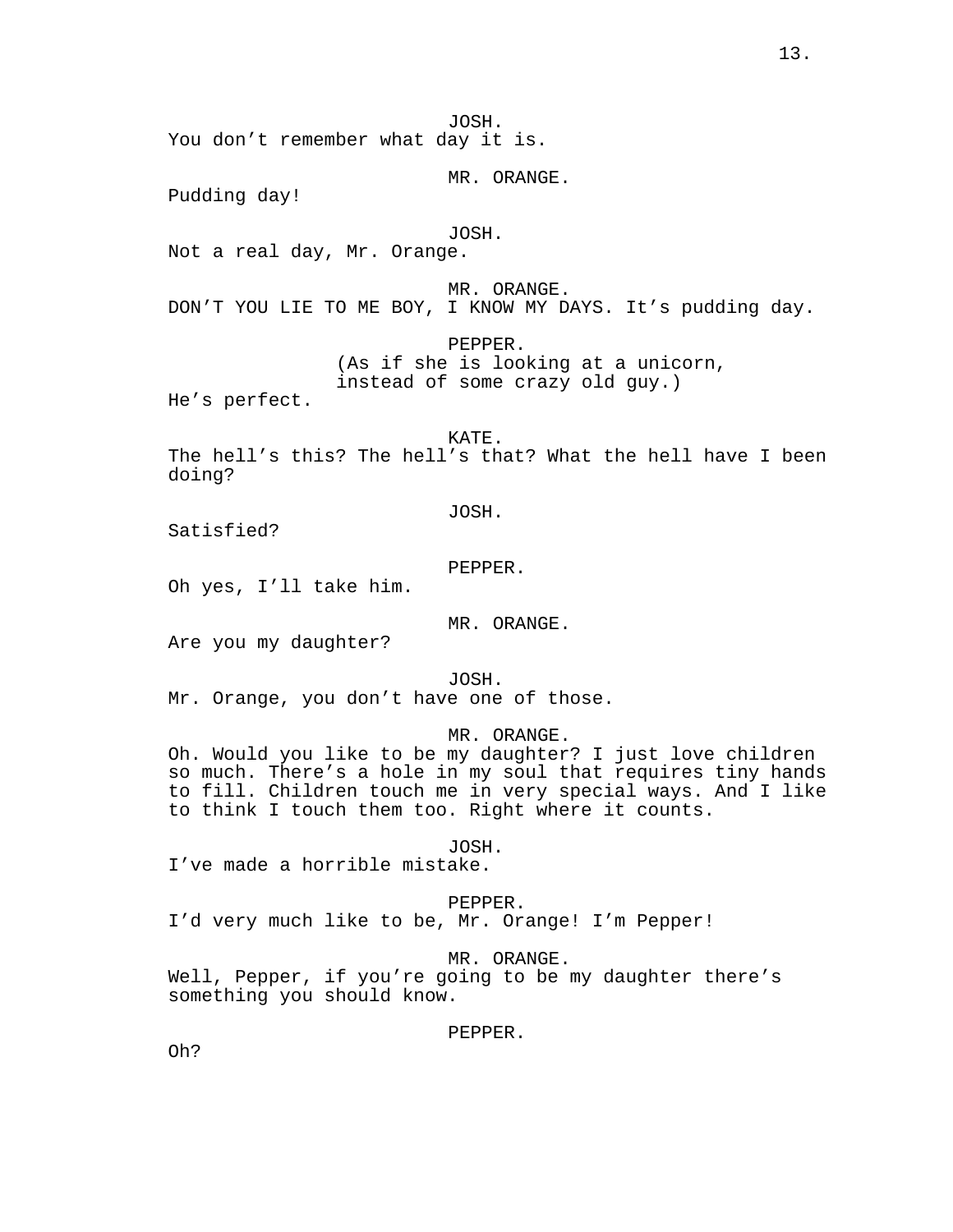MR. ORANGE. I'm actually a secret agent, but you can't tell. It's a secret to everybody. I'm disguised as an old bald man so no one will know I'm actually an old bald man! KATE. That's not a disguise-MR. ORANGE. It's the PERFECT disguise! KATE. How's that fair?! You give her an old bald man like that but you just can't fix my problem?! JOSH. 50% is good enough for me. If you have any complaints you can file them with my supervisor. PEPPER. Come on Dad, it's going to be just like Annie! Singing and all! MR. ORANGE. Don't sing! You'll blow my cover! PEPPER. Dammit, foiled again! (PEPPER and MR. ORANGE exit together.) KATE. Josh, what the hell? JOSH. Sorry. Sometimes you win, sometimes you lose, sometimes you get a crazy old guy. KATE. He's totally lost his marbles. JOSH. I'm aware.

(Holds up a bright orange bag of marbles.) He'll be back to get them.

# KATE.

I don't understand.